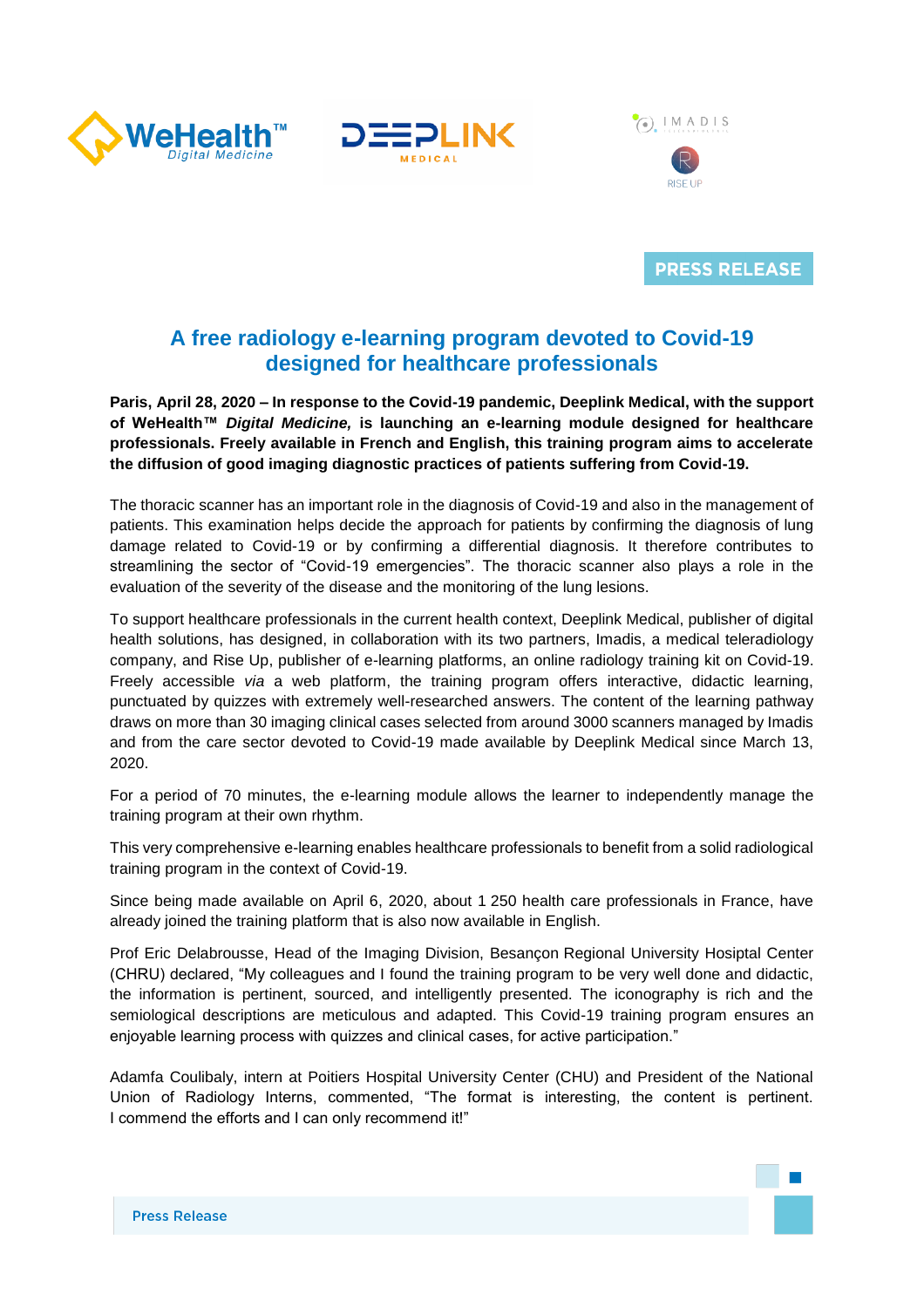





**RISE UF** 

All the medical content produced by Imadis's medical radiologists was developed as a result of:

- Feedback on their collaboration with more than 70 health care establishments
- Guidelines from the French Society of Radiology

WeHealth™ *Digital Medicine*, the e-health department of the Servier Group, is supporting the initiative of its partner Deeplink Medical<sup>i</sup> by contributing to the deployment of this training program on a global scale.

[Click her to access the radiology training on Covid-19](https://covid19-formation.riseup.ai/Account/login)

#### **About WeHealthTM** *Digital Medicine*

Launched in November 2016, WeHealth<sup>™</sup> Digital Medicine, the eHealth department of the Servier Group aims to improve the daily lives of patients and health professionals alike using digital means. WeHealthTM *Digital Medicine* proposes innovative digital and connected solutions and services by making the most of collected data, to ensure better individual monitoring of the patient and to better prevent and predict the evolution of disease. In an open innovative approach, WeHealthTM *Digital Medicine* identifies the most promising start-ups in e-health, in France and internationally, to co-develop solutions. In this way, WeHealthTM *Digital Medicine* contributes to the creation of an ecosystem of partners to facilitate and accelerate the development, industrialization and distribution of innovations and to render them accessible to the greatest number.

For further information: [www.wehealth-digitalmedicine.com](http://www.wehealth-digitalmedicine.com/)

Follow WeHealth TM *Digital Medicine* on social Media:

# Press contacts:

Sonia Marques : [presse@servier.com](mailto:media@servier.com) - Tel. +33 (0)1 55 72 40 21 / + 33 (0) 7 84 28 76 13 Jean-Clément Vergeau : [presse@servier.com](mailto:presse@servier.com) - Tel. +33 (0)1 55 46 16 / +33 6 79 56 75 96

#### **About Deeplink Medical**

Deeplink Medical is a company created in 2014 based in Lyon, born out of the convergence of the understanding of a medical need (Radiology, oncology etc) and the necessity of a crossfunctional vision. Founded on solid technology and backed by multidisciplinary inhouse teams, Deeplink Medica specializes in the fast and secure creation of web platforms that are adapted to each health speciality.

It was following this observation that ITIS, Deeplink Medical's first solution devoted to radiology and teleradiology, was born. Today, it is deployed in 80 hospitals and used by nearly 9000 medically active users.

Press contact: Manon Rey-Bayle: m.rey-bayle@deeplink-medical.com – Tel: 09 72 14 91 87

More information is available at: [https://www.deeplink-medical.com](https://www.deeplink-medical.com/filiere-covid-19/)

#### **About Imadis**

Imadis is a medical teleradiology company specialized in emergency management, created in Lyon, which has been ensuring the interpretation of imagery examinations in dedicated care centers for more than 10 years. This organization of radiology care centers is unique in Europe. More information is available at:<https://www.imadis.fr/>

Press contact: [contact@imadis.fr](mailto:contact@imadis.fr)